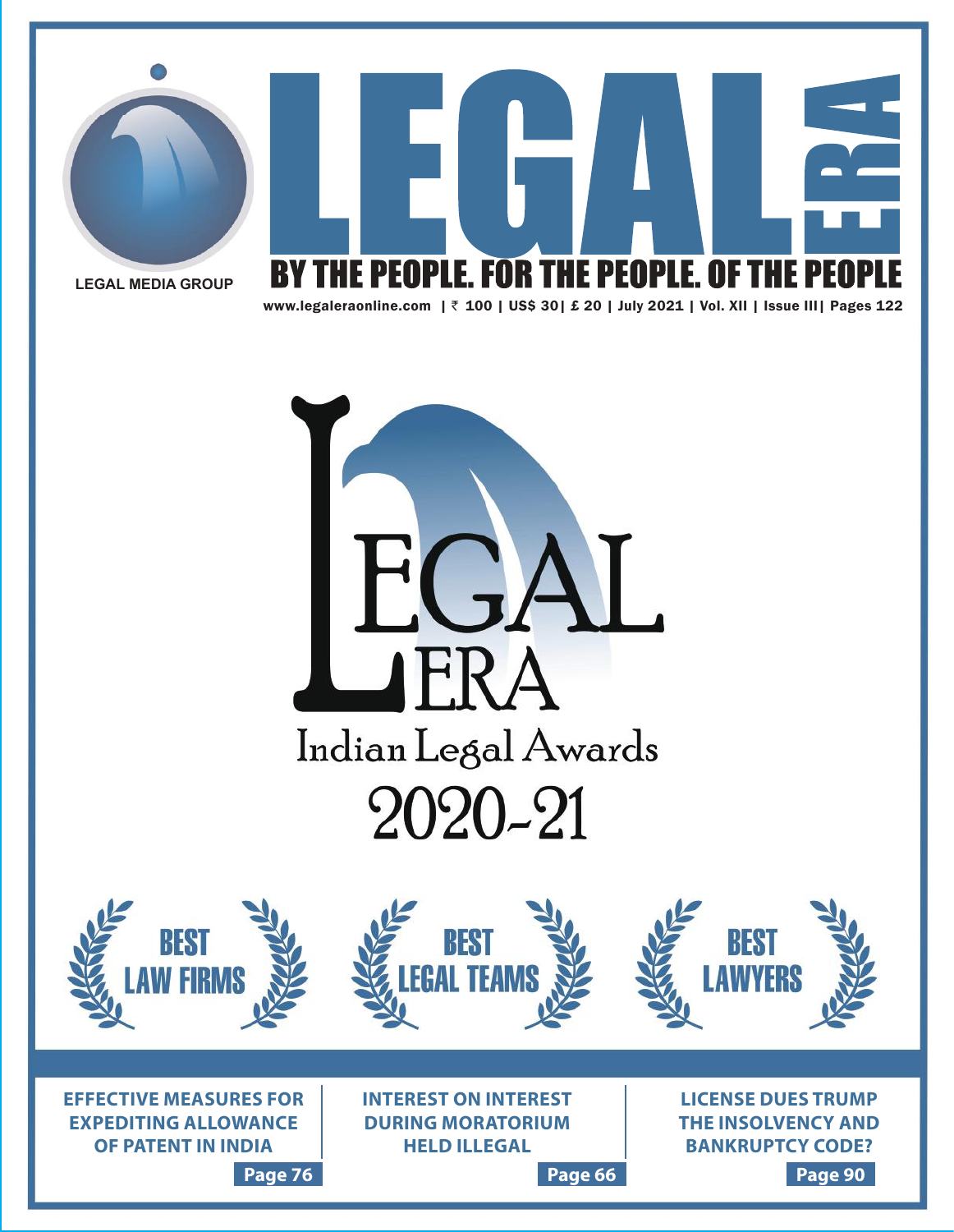

# RISING TO THE OCCASION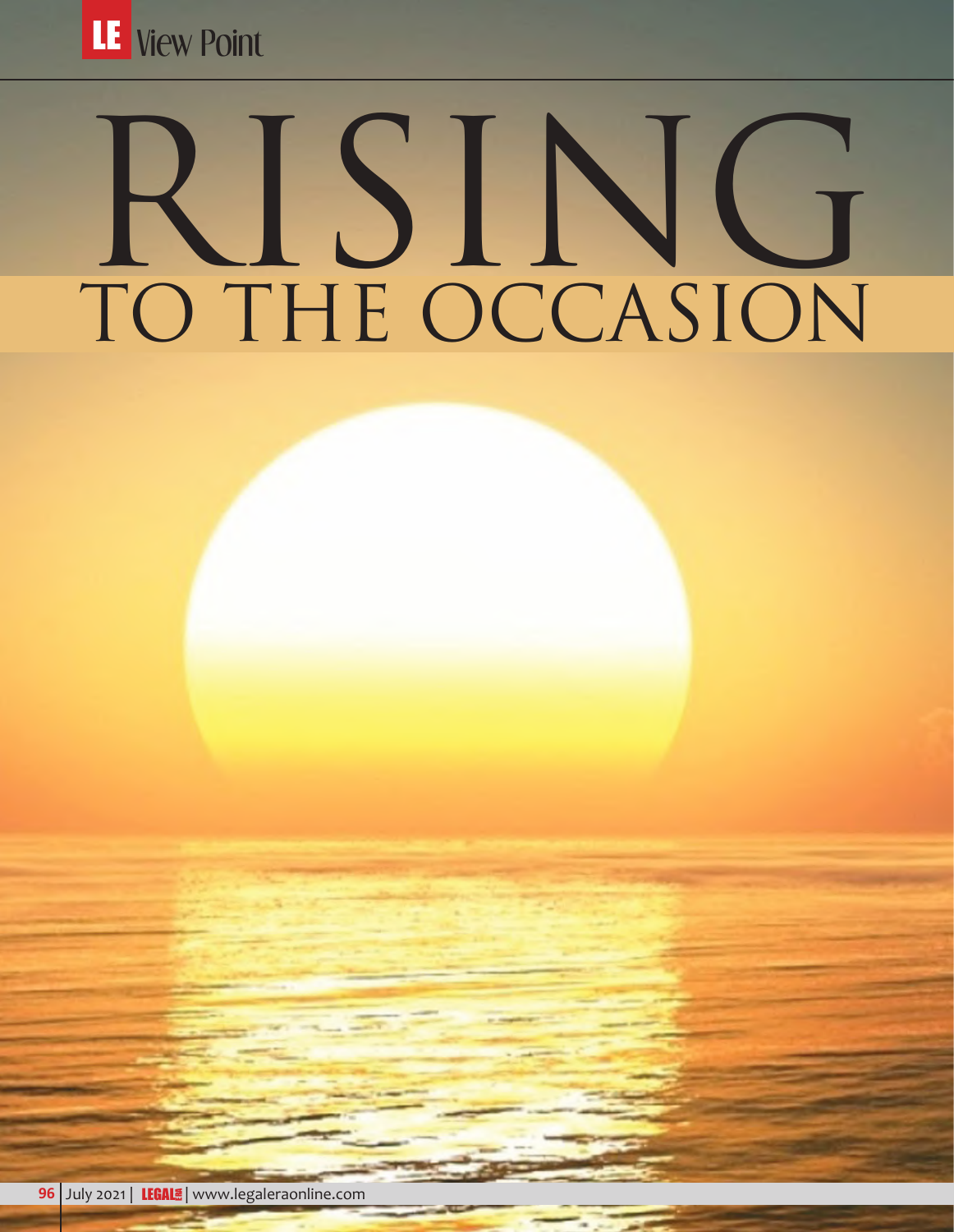he Coca-Cola Company's law firm diversity policy was one of the trending topics earlier this year when it mandated US law firms to make diversity and inclusion a "business imperative" when The Coca-Cola Company's law firm<br>diversity policy was one of the trending<br>topics earlier this year when it mandated<br>US law firms to make diversity and<br>inclusion a "business imperative" when<br>serving it. The policy urged US concrete steps towards promoting diversity, submit self-identified diversity data and ensure that all Coca-Cola matters have at least 30 per cent of billed partner and associate time from diverse attorneys. This policy was celebrated by inclusion advocates around the world as it would have ripple effects globally. Last month, The Coca-Cola Company's general counsel, Bradley Gayton, who

orchestrated the ambitious diversity policy resigned. The company is now reviewing the plan following backlash and threat of legal action from a group of its shareholders and conservative opponents of affirmative action policies.

Whether you are a giant corporation or a small boutique law firm, creating an inclusive workplace is an ongoing journey. News like the above makes us take a step back and ask – what makes an inclusive organization? Is it a diverse talent pipeline or does it need to look beyond that? Does being aware of various diversity verticals – gender,

In the Indian context, the components of diversity are different from those in the Western world

having diversity of thought, which is the bedrock of innovation. Clients appreciate innovative and commercially savvy solutions and having a diverse team delivers just that. Additional visible benefits of having a diverse and inclusive workforce include, attracting and retaining top / critical talent, higher engagement and happiness, better wellbeing and better client relationships. Once leaders are convinced about the need for diversity, they can rise to the occasion and build a robust diversity and inclusion mechanism most relevant to the social context in which they operate.

In the Indian context, components of diversity are

different from those in the Western world. While race and Black Lives Matter are burning issues in the West, religion, caste and socioeconomic background related discrimination are pertinent issues in India. Corporate India did not openly discuss diversity and inclusion till a few years ago. Today, in an increasingly globalized world emphasizing universal corporate ethos and values, it has very much become an important issue for India Inc and its NextGen leaders.

Each organization charts its own trajectory when it comes to inclusion and the purpose of this article is to put forth

sexual identity and orientation, disability, age, religion, socio-economic and cultural differences – automatically make an organization inclusive? Or is it about breaking stereotypes and removing any stigma attached to it?

The answers to these questions are rarely straightforward. The objective of this article is to provide key pointers for professional services firms that are considering their strategy to promote inclusive workplaces. A professional services firm has to believe that having a diverse leadership and workforce is essential for its market reputation / goodwill. Professional services firms thrive on providing great professional services. Having a diverse set of skilled professionals means some key considerations. This article does not delve into making a business case for diversity and inclusion as it would require a longer report with data and case studies. There are many excellent resources already available in case a reader would like to gain insights on the topic.

1. Diversity and Inclusion has to start at the top: For professional service firms, diversity and inclusion efforts cannot be meaningful without buy-in from the owners / partners. Owners not only need to have a shared understanding of the internal and business objective of diversity and inclusion but also need to demonstrate inclusive behavior. If they walk the talk and convince others that being inclusive and focusing on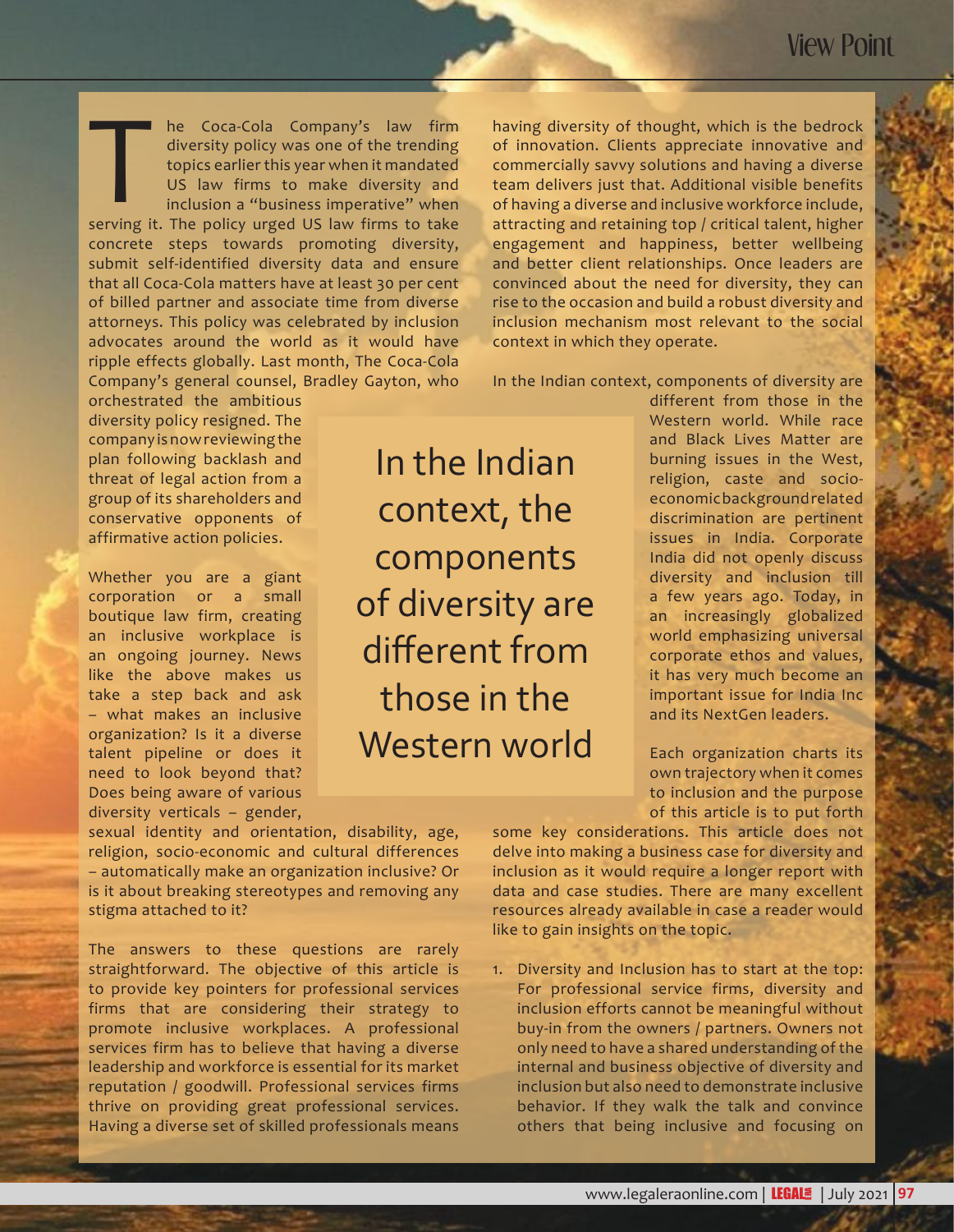

inclusion is the right thing to do, only then can the organization really move the needle.

- 2. Keep investing in a diverse pipeline: While recruitment teams at professional service firms may always keep an eye on diversity for entry level recruits, the pipeline dries up somewhere in the middle. There is no alternative but to keep investing in a diverse pipeline, continue mentoring diverse members of the organization, have role models for people to look up to and nurture platforms to enable talented professionals of diverse backgrounds to assume leadership roles and be diversity champions.
- 3. Treat Diversity and Inclusion as an investment: It is important for organizations to not dilute their diversity and inclusion agenda just to cut costs. Although the COVID-19 pandemic may not have severely impacted professional service firms, firms may still not be willing to invest in diversity and inclusion efforts. Adding costs to an organization's operations is an uphill task but without budget allocation, diversity and inclusion will remain a short-term initiative rather than a long-term strategic investment. Lack of diversity and inclusion leads to disengagement, which eventually results in higher levels of attrition impacting an organization's human capital and financial health. One of the key factors of a successful organization, is when its members are driven to go above and beyond what is expected of them, feel included and give their 100%, as a team.
- 4. Create accountability: Target setting is a good way to ensure that an organization is delivering on diversity. Being diverse, however, does not automatically translate into an inclusive work environment. To ramp up accountability, organizations need to define measurable diversity metrics and declare results to their members on a regular basis. Organizations also need to run regular training sessions on topics such as fairness, transparency, conscious and unconscious biases, macroaggressions and discrimination.
- 5. Actively create opportunities: Inclusion is often misunderstood as a quota system. Organizations need to Recognize the fact that diverse talent does not want to be given preferential treatment but rather an opportunity to showcase itself. External collaborations can go a long way in catapulting an organization's inclusion efforts. If an organization can find external partners who have a shared vision and objective, it can leverage such platforms to up the ante and involve more people internally. Such external collaborations allow diverse members to participate, network and develop their brand externally.
- 6. Form resource groups: Once the organization has started building general awareness about diversity and inclusion amongst its ranks, the next logical step would be to form targeted resource groups. Experience sharing, storytelling and creating a sense of community